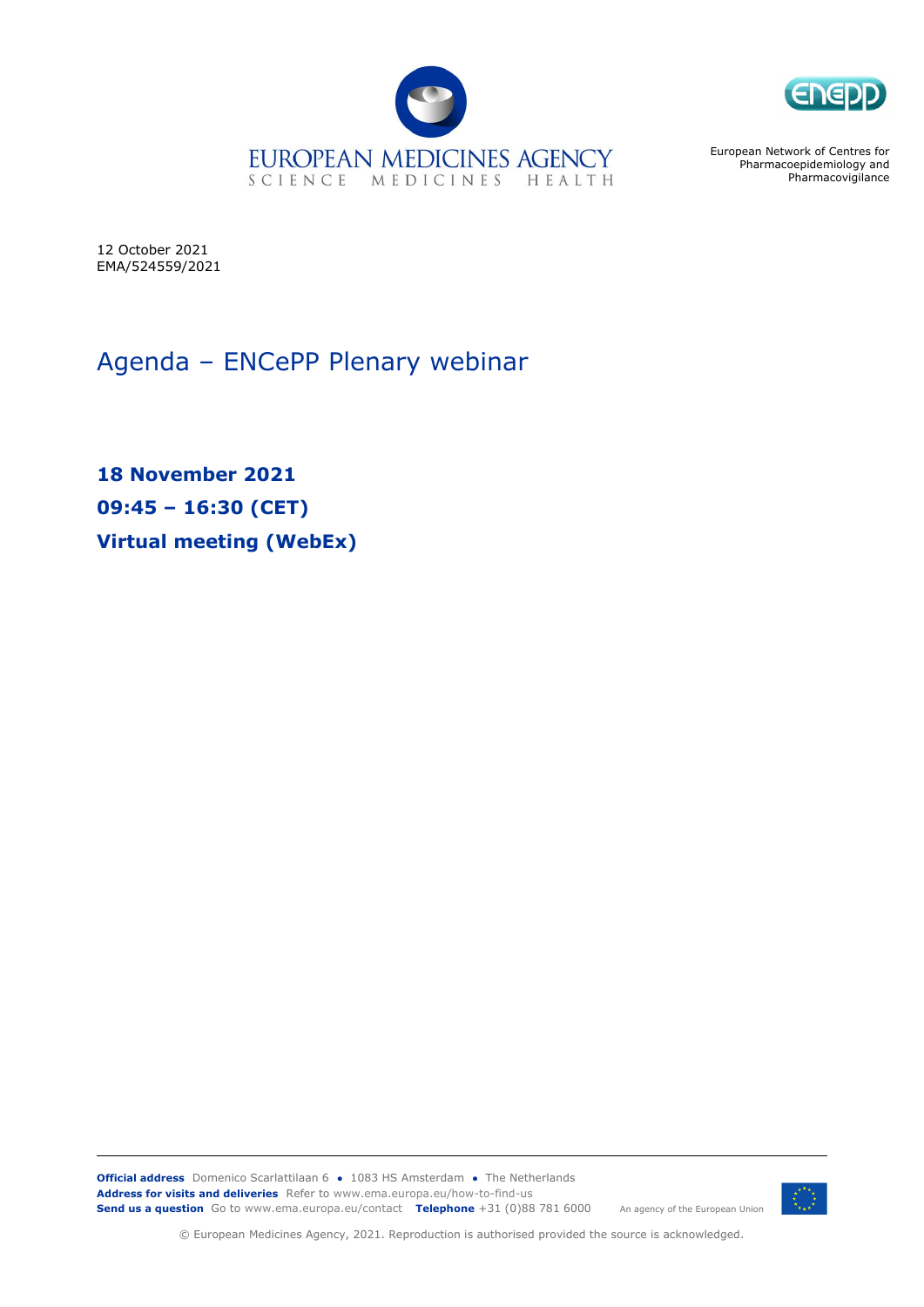## **Objectives**

- To learn about key results from observational studies on Covid-19, methodological challenges that remain to be addressed, and how ENCePP could further promote best practice for Covid-19 research
- To present the recently finalised CHMP Guideline on registry-based studies
- To update on the work programme of the HMA-EMA Big Data Task Force and discuss the interface with ENCePP activities. Topics for discussion include the creation of curricula in Data Science, Pharmacoepidemiology and Biostatistics, the upgrading of the EU PAS Register and ENCePP Resources Database, an update on the Real-World Interrogation Network in the European Union (DARWIN EU) and the pilots for data analytics with EMA committees
- To discuss the result of the surveys and agree on the amendments needed for the metadata and functionalities of the EU PAS Register and ENCePP Resources Database
- To exchange views on the activities of the ENCePP Steering Group and Working Groups (WGs), the renewal of the WGs, and the proposed new ENCePP activities (e.g. new SIGs)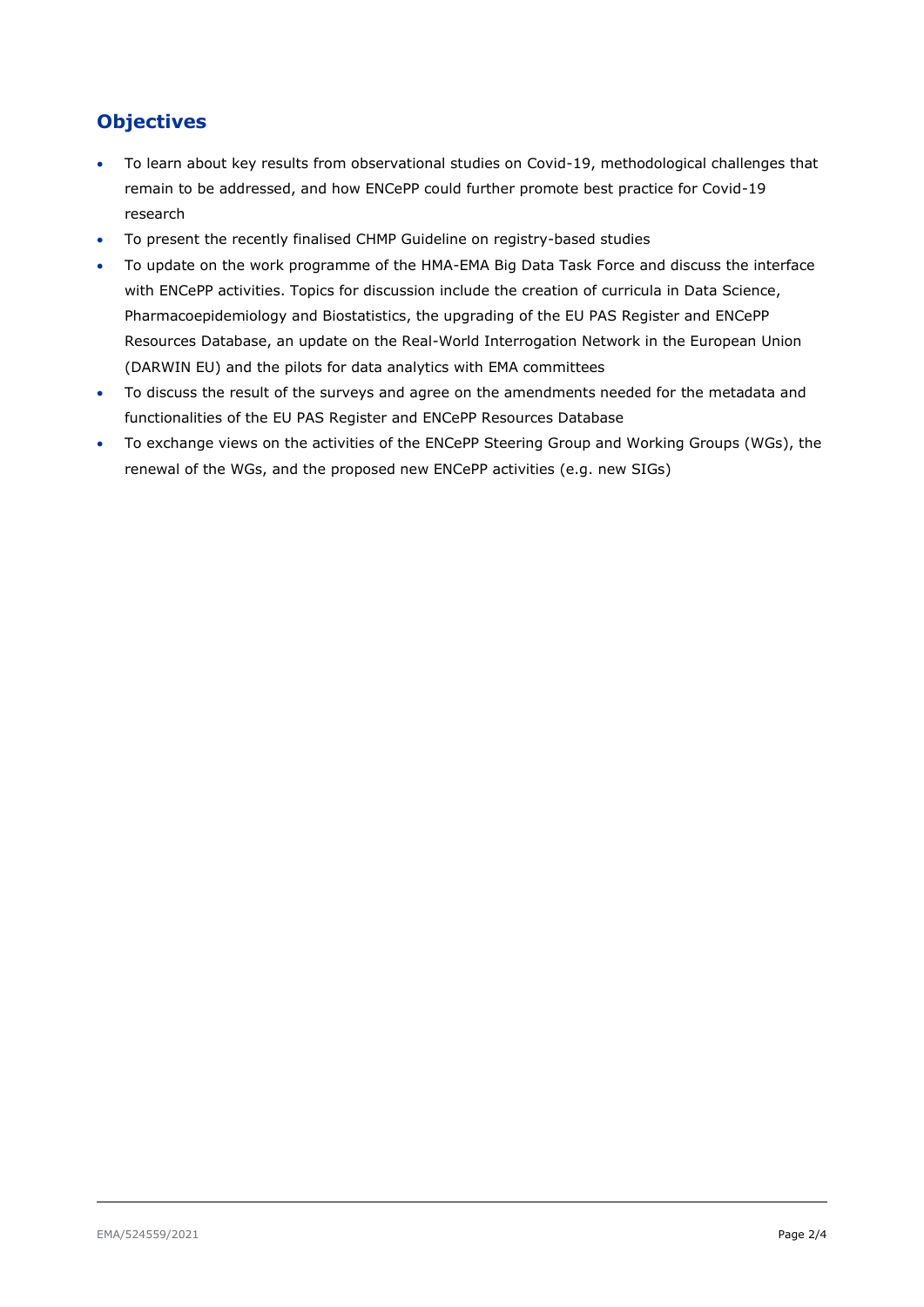## **Agenda**

Chairs: Susana Perez-Gutthann, Gianmario Candore

| Item                                                                        | <b>Topic</b>                                                                                             | Speaker                                                       | <b>Time</b>     |  |  |
|-----------------------------------------------------------------------------|----------------------------------------------------------------------------------------------------------|---------------------------------------------------------------|-----------------|--|--|
| 1.                                                                          | Connection to virtual room and technical checks                                                          |                                                               | $09:30 - 09:45$ |  |  |
| 2.                                                                          | Welcome and introduction<br>Workshop objectives                                                          | Susana Perez-<br>Gutthann,<br>Gianmario Candore               | $09:45 - 10:00$ |  |  |
| 3.                                                                          | Update on COVID-19 vaccines                                                                              | Marco Cavaleri                                                | $10.00 - 10.25$ |  |  |
| <b>SESSION 1: CHMP Guideline on registry-based studies; EU PAS Register</b> |                                                                                                          |                                                               |                 |  |  |
|                                                                             | Chairs: Alejandro Arana, Xavier Kurz                                                                     |                                                               |                 |  |  |
| 4.                                                                          | Update on PAS: CHMP Guideline on registry-based<br>studies                                               | Kelly Plueschke                                               | $10:25 - 10:40$ |  |  |
| 5.                                                                          | Update on the rebuilding of the Real world data<br>sources catalogue and observational studies catalogue | Xavier Kurz                                                   | $10:40 - 10:55$ |  |  |
| 6.                                                                          | Survey results on EU PAS Register                                                                        | Ana Cochino                                                   | $10:55 - 11:15$ |  |  |
| 7.                                                                          | Discussion on the survey results and the EU PAS<br>Register (slido and Q&A)                              | Alejandro Arana, Xavier<br><b>Kurz</b>                        | $11:15 - 11:45$ |  |  |
|                                                                             | BREAK - 11:45 - 11:55                                                                                    |                                                               |                 |  |  |
|                                                                             | <b>SESSION 2: Update on Big Data SG and ENCePP SG</b>                                                    |                                                               |                 |  |  |
|                                                                             | <b>Chairs: Daniel Morales, Peter Arlett</b>                                                              |                                                               |                 |  |  |
| 8.                                                                          | HMA-EMA Big Data workplan and update on DARWIN<br>EU                                                     | Francois Domergue                                             | $11:55 - 12:10$ |  |  |
| 9.                                                                          | Curricula in Data Science, Pharmacoepidemiology and<br><b>Biostatistics</b>                              | Stefania Simou                                                | $12:10 - 12:25$ |  |  |
| 10.                                                                         | Artificial Intelligence in Medicine Regulation                                                           | Luis Pinheiro                                                 | $12:25 - 12:40$ |  |  |
| 11.                                                                         | Update on the activities of the ENCePP Steering Group<br>and Working Groups (WGs)                        | Susana Perez-<br>Gutthann, Gianmario<br>Candore and WG chairs | $12:40 - 12:55$ |  |  |
| 12.                                                                         | Questions and answers                                                                                    | Daniel Morales, Peter<br>Arlett                               | $12:55 - 13:15$ |  |  |
|                                                                             | LUNCH BREAK - 13:15 - 14:00                                                                              |                                                               |                 |  |  |
| <b>SESSION 3: ENCePP Resource Database</b>                                  |                                                                                                          |                                                               |                 |  |  |
|                                                                             | Chairs: Gianluca Trifirò, Paolo Alcini                                                                   |                                                               |                 |  |  |
| 13.                                                                         | Survey results on the resource database                                                                  | Ana Cochino                                                   | $14:00 - 14:20$ |  |  |
| 14.                                                                         | Discussion on the survey results and the resource<br>database (slido and Q&A)                            | Gianluca Trifirò, Paolo<br>Alcini                             | $14:20 - 14:45$ |  |  |
| <b>SESSION 4: Observational studies for COVID-19</b>                        |                                                                                                          |                                                               |                 |  |  |
|                                                                             | <b>Chairs: Olaf Klungel, Catherine Cohet</b>                                                             |                                                               |                 |  |  |
| 15.                                                                         | Update on COVID-19 vaccine studies                                                                       | Miriam Sturkenboom                                            | $14:45 - 15:05$ |  |  |
| 16.                                                                         | Thrombosis and coagulopathy in Covid-19 patients and<br>vaccine recipients                               | Daniel Prieto-Alhambra                                        | $15:05 - 15:25$ |  |  |
|                                                                             |                                                                                                          |                                                               |                 |  |  |